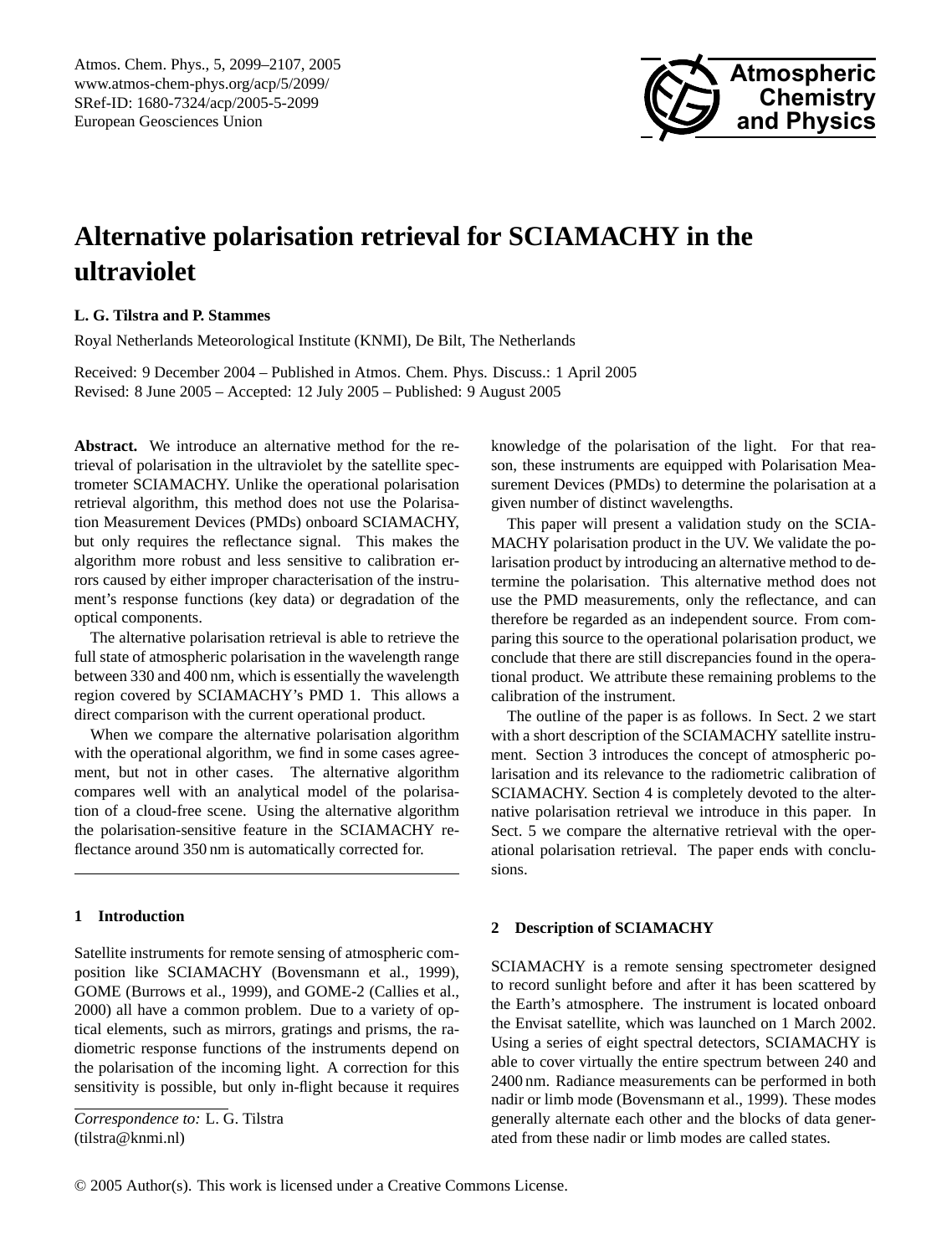

<span id="page-1-0"></span>**Fig. 1.** Measurement approach followed by SCIAMACHY. Measurements are taken in blocks, called states. The picture shows two subsequent nadir states; the black boxes indicate the pixels of the smallest integration time (0.25 s,  $60 \times 30 \text{ km}^2$ ). The coloured regions show pixels of 0.25 s, 0.5 s, and 1.0 s integration time. The data are taken from orbit 2509, dated 23 August 2002.

Figure [1](#page-1-0) shows the footprints of two nadir states taken from orbit 2509, dated 23 August 2002. The size of a nadir state is approximately  $960 \times 490 \text{ km}^2$ . The limb state that lies in between the two nadir states is not indicated. The smaller footprints are created when the instrument scans the Earth from east to west by rotating one of its internal mirrors. The resulting groundpixels are linked to an optical integration time (IT) of 0.25 s and their size is about  $60 \times 30$  km<sup>2</sup>. Indicated by the green and blue regions are pixels that are related to integration times of 0.5 s and 1.0 s that can also occur. These pixels cover roughly  $120 \times 30$  km<sup>2</sup> and  $240 \times 30$  km<sup>2</sup> of the Earth's surface, respectively. Next, in Fig. [2](#page-2-1) we present a typical reflectance spectrum as measured by SCIAMACHY. The reflectance  $R$  is defined as

$$
R = \frac{\pi I}{\mu_0 E} \,,\tag{1}
$$

where  $I$  is the radiance reflected by the Earth atmosphere (in Wm<sup>-2</sup> nm<sup>-1</sup> sr<sup>-1</sup>), E is the solar irradiance at the top of atmosphere (TOA) perpendicular to the solar beam (in  $Wm^{-2}$  $nm^{-1}$ ), and  $\mu_0$  is the cosine of the solar zenith angle  $\theta_0$ . The solar irradiance is measured each day, once per 14 orbits.

The spectrum shown in Fig. [2](#page-2-1) was taken from orbit 2509. The coloured bars on top of the graph indicate the wavelength regions that are covered by the eight spectral channels, and their overlap. Notice that the spectrum is not continuous over the full extent of the wavelength range, and that there are obvious problems in channels 7 and 8. Different parts of the spectrum are presented with different colours. This is to distinguish between wavelength regions that are read out with different integration times. For nadir observations, a spectrum generally consists of 56 of such wavelength regions, called clusters. In Fig. [2](#page-2-1) the red, green, and blue parts of the spectrum are clusters having an integration time of 0.25 s, 0.5 s, and 1.0 s, respectively.

The relationship between the radiance  $I$  and irradiance  $E$ on the one hand, and the raw instrument signals  $S<sub>earth</sub>$  and  $S_{\rm sun}$  on the other, is

$$
I = c_{\text{rad}} \cdot c_{\text{pol}} \cdot S_{\text{earth}} \tag{2}
$$

$$
E = c_{\text{irrad}} \cdot S_{\text{sun}} \tag{3}
$$

Here  $c_{\text{rad}}$  and  $c_{\text{irrad}}$  are both calibration constants for unpolarised light that were determined pre-flight. The calibration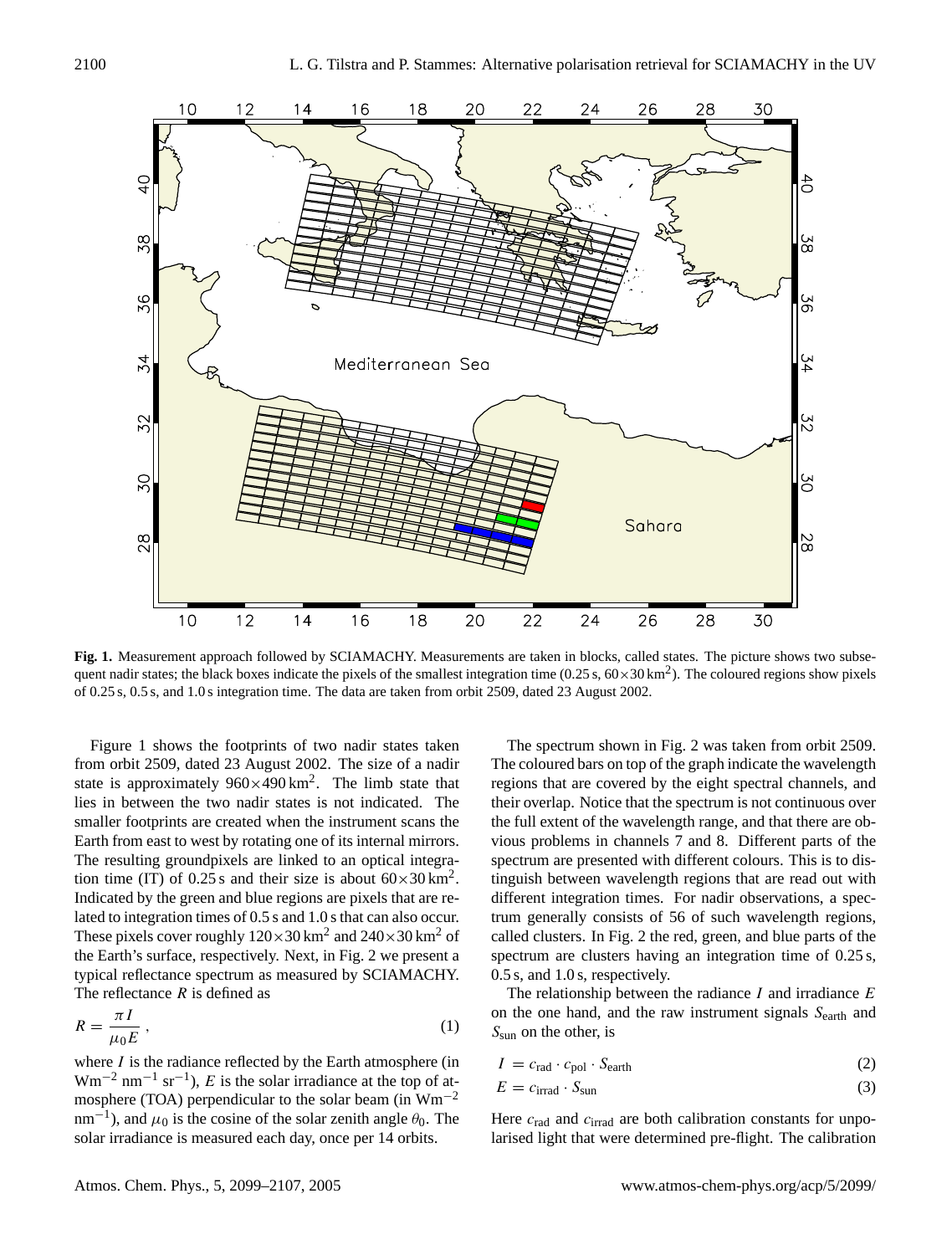

<span id="page-2-1"></span>**Fig. 2.** Reflectance spectrum measured by SCIAMACHY, taken from verification orbit 2509, dated 23 August 2002. The coloured bars on top of the graph indicate the wavelength regions covered by the eight spectral channels, and their overlap, if any. The reflectance spectrum consists of red, green, and blue parts, which indicate clusters measured with an integration time of 0.25 s, 0.5 s, and 1.0 s. The spectrum represents the first (eastern) 1 s footprint of the upper state shown in Fig. [1.](#page-1-0)

constant  $c_{pol}$ , subject of this paper, performs a correction on the radiance for the effects of polarisation and can only be determined in-flight, as it is scene dependent. This is explained in detail in the next section. The solar spectrum does not need to be corrected for polarisation effects because sunlight is unpolarised.

#### <span id="page-2-0"></span>**3 Polarisation correction**

Atmospheric radiation is usually described by means of a Stokes vector  $\{I, Q, U, V\}$ , in which the component I refers to the radiance defined in the previous section, and the components  $Q$  and  $U$  both characterise the linear polarisation of the light [\(van de Hulst,](#page-8-0) [1981\)](#page-8-0). Circular polarisation, described by the Stokes parameter  $V$ , is negligible for atmospheric radiation [\(Coulson,](#page-7-3) [1988\)](#page-7-3) and never taken into account. The linear polarisation parameters  $Q$  and  $U$  are defined with respect to a reference plane, and are usually expressed in terms of the degree of linear polarisation P and the direction of polarisation  $\chi$  according to

$$
Q/I = P \cos 2\chi \tag{4}
$$

<span id="page-2-4"></span>
$$
U/I = P\sin 2\chi \tag{5}
$$

The direction of polarisation  $\chi$  is mainly determined by the geometry that defines the sun-atmosphere-satellite system. A recent study has shown that it deviates very little from its theoretical single scattering value [\(Schutgens et al.,](#page-8-1) [2004\)](#page-8-1). This means that we can use  $\chi \approx \chi_{ss}$ , where  $\chi_{ss}$  is calculated from geometry only (e.g. [Tilstra et al.,](#page-8-2) [2003\)](#page-8-2). The degree of polarisation P does not only contain scattering geometry information, but also information about the properties of the observed scene. For wavelengths below 300 nm, where ozone absorption is so strong that single scattering is a good approximation, the degree of polarisation only depends on the scattering geometry, and is given by

<span id="page-2-2"></span>
$$
P_{\rm ss} = \frac{1 - \cos^2 \Theta}{1 + \Delta + \cos^2 \Theta} \,,\tag{6}
$$

where  $\Theta$  is the single scattering angle, and  $\Delta$  is a correction factor for depolarisation due to molecular anisotropy. At 350 nm,  $\Delta$ =0.0621 [\(Bates,](#page-7-4) [1984\)](#page-7-4). Equation [\(6\)](#page-2-2) is not valid above 300 nm, but may serve as a practical upper limit, or first estimate, for polarisation validation (see e.g. [Krijger et](#page-7-5) [al.,](#page-7-5) [2005\)](#page-7-5).

Spectrometers like GOME or SCIAMACHY are unfortunately not only sensitive to the intensity of the radiation, but also to its polarisation. More specifically, the instrument's response to atmospheric light is given by [\(Slijkhuis,](#page-8-3) [2001\)](#page-8-3)

<span id="page-2-3"></span>
$$
R_{\text{pol}} = R_{\text{unpol}}/c_{\text{pol}}
$$
  
=  $(1 + \mu_2^D Q/I + \mu_3^D U/I) \cdot R_{\text{unpol}}$ , (7)

where  $R_{pol}$  stands for the reflectance including polarisation effects (i.e. as it would be reported by SCIAMACHY), and  $R_{\text{unpol}}$  for the true reflectance. The constants  $\mu_2^D$  and  $\mu_3^D$ are the optical response functions of the spectral channels to  $Q$  and  $U$ , respectively. They both depend on wavelength, spectral channel, and the position of the scan mirror. To retrieve the true reflectance  $R_{\text{unpol}}$ , Eq. [\(7\)](#page-2-3) should be inverted, but this requires knowledge of the Stokes parameters Q and U. For that reason, SCIAMACHY is equipped with seven PMDs which measure the polarisation with broad spectral bands centred at six wavelengths. A correction for the sensitivity to polarisation can then be applied using Eq. [\(7\)](#page-2-3) [\(Slijk](#page-8-3)[huis,](#page-8-3) [2001\)](#page-8-3).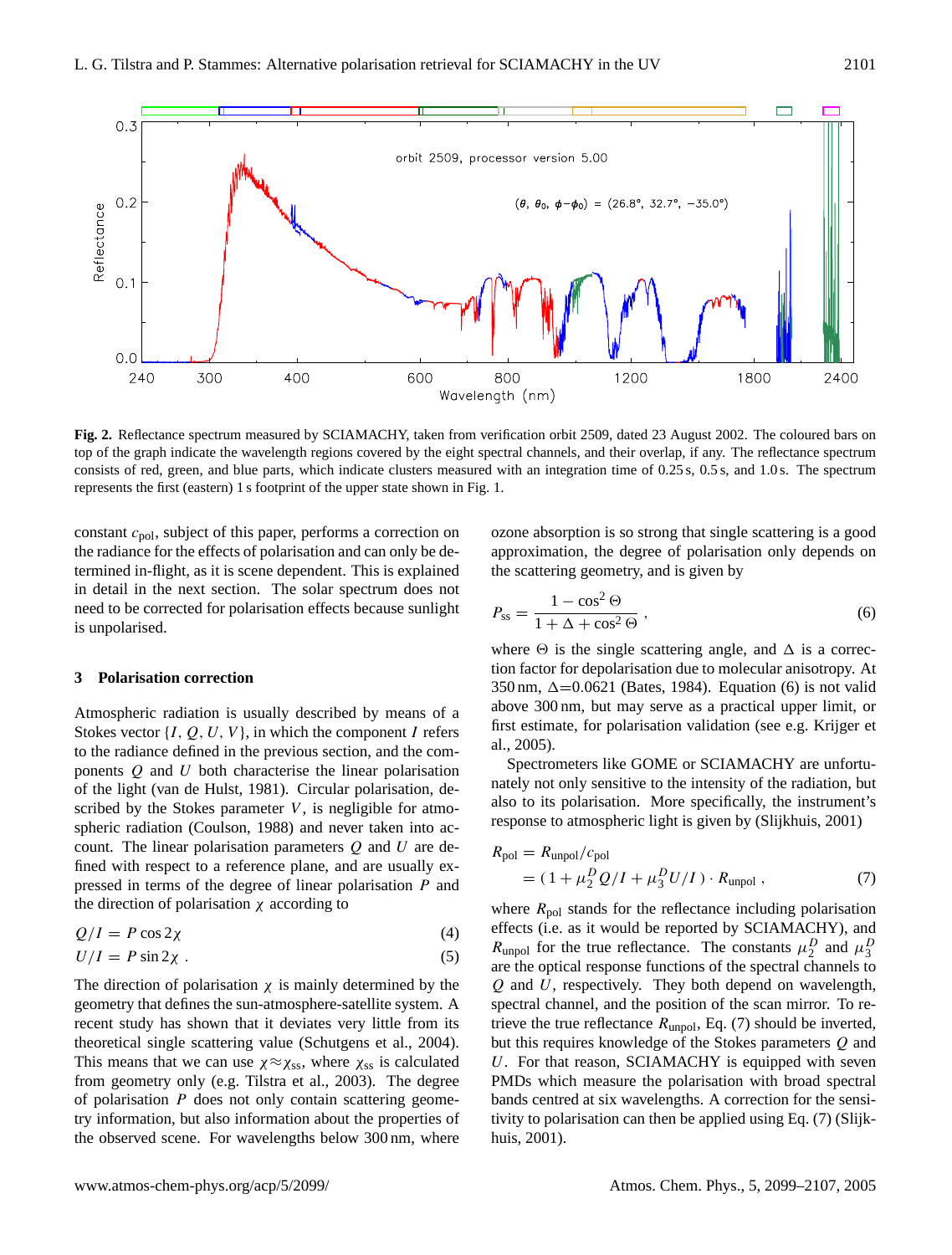

<span id="page-3-1"></span>**Fig. 3.** Portion of a SCIAMACHY reflectance spectrum taken from a clouded scene over the Atlantic Ocean. The green spectrum is the reflectance before polarisation correction has been applied. Polarisation features are visible, but small, because the degree of polarisation is fairly low for this particular scene. The blue spectrum is the reflectance after applying polarisation correction. Obviously, the operational polarisation correction does not improve the spectrum.

At the moment, however, the quality of this polarisation correction is not sufficient, as is illustrated by Fig. [3.](#page-3-1) In this figure we have plotted (in green) part of a reflectance spectrum as measured by SCIAMACHY, with the polarisation correction not applied. The observed scene was completely clouded and located over the Atlantic Ocean. As clouds tend to decrease the degree of polarisation  $P$ , and hence  $Q/I$  and  $U/I$ , the spectrum does not suffer much from the neglect of not applying the polarisation correction (cf. Eq. [7\)](#page-2-3). When switching on polarisation correction, however, a strong polarisation feature is introduced in the reflectance spectrum (blue curve). In this case the polarisation feature is caused by the fact that the data processor is not functioning correctly.

However annoying, this polarisation feature in the original spectrum around 350 nm also has the potential to supply information about the polarisation of the detected radiation. In the next section the polarisation feature around 350 nm will be used to retrieve polarisation Stokes parameters from the reflectance spectrum measured by SCIAMACHY.

#### <span id="page-3-0"></span>**4 Alternative polarisation retrieval algorithm**

Figure [4](#page-4-0) explains the steps of the polarisation retrieval algorithm we will present in this section. In the first window, denoted by (a), we have plotted the reflectances of clusters 9 and 10, as measured by SCIAMACHY, and without any correction for polarisation effects. Both clusters are part of spectral channel 2 (cluster 9: 320–392 nm; cluster 10: 309– 320 nm), and are, in this case, read out with an integration time (IT) of 0.25 s. It was already explained in Sect. [3](#page-2-0) that the reflectance  $R_{\text{pol}}$  shown in window (a) is linked to the true reflectance  $R_{\text{unpol}}$  according to

<span id="page-3-2"></span>
$$
R_{\rm pol} = (1 + P \beta) R_{\rm unpol} , \qquad (8)
$$

where

$$
\beta = \mu_2^D \cos 2\chi + \mu_3^D \sin 2\chi \tag{9}
$$

In step (b) we take the response functions  $\mu_2^D$  and  $\mu_3^D$ , which depend only on the position of the scan mirror, from the calibration database. Their specific shape reveals the origin of the polarisation feature at 350 nm seen in (a). Next, in step (c), we make the assumption that the direction of polarisation  $\chi$  may be approximated by its single scattering value  $\chi_{ss}$  [\(Schutgens et al.,](#page-8-1) [2004\)](#page-8-1). Using  $\chi = \chi_{ss}$ , we obtain  $\beta_{ss}$ . Owing to the specific shape of  $\beta_{ss}$ , we can determine two wavelengths  $\lambda_1$  and  $\lambda_2$  for which  $\beta_{ss}=0$ . These are, as can be seen from Eq. [\(8\)](#page-3-2), wavelengths for which the reflectance signal measured by SCIAMACHY is insensitive to the degree of polarisation  $P$ , and therefore unaffected by the polarisation sensitivity of the spectral channel. The wavelengths  $\lambda_1$ and  $\lambda_2$  are determined for every spectrum. Typical values are  $\lambda_1$ =335±5 nm and  $\lambda_2$ =365±5 nm.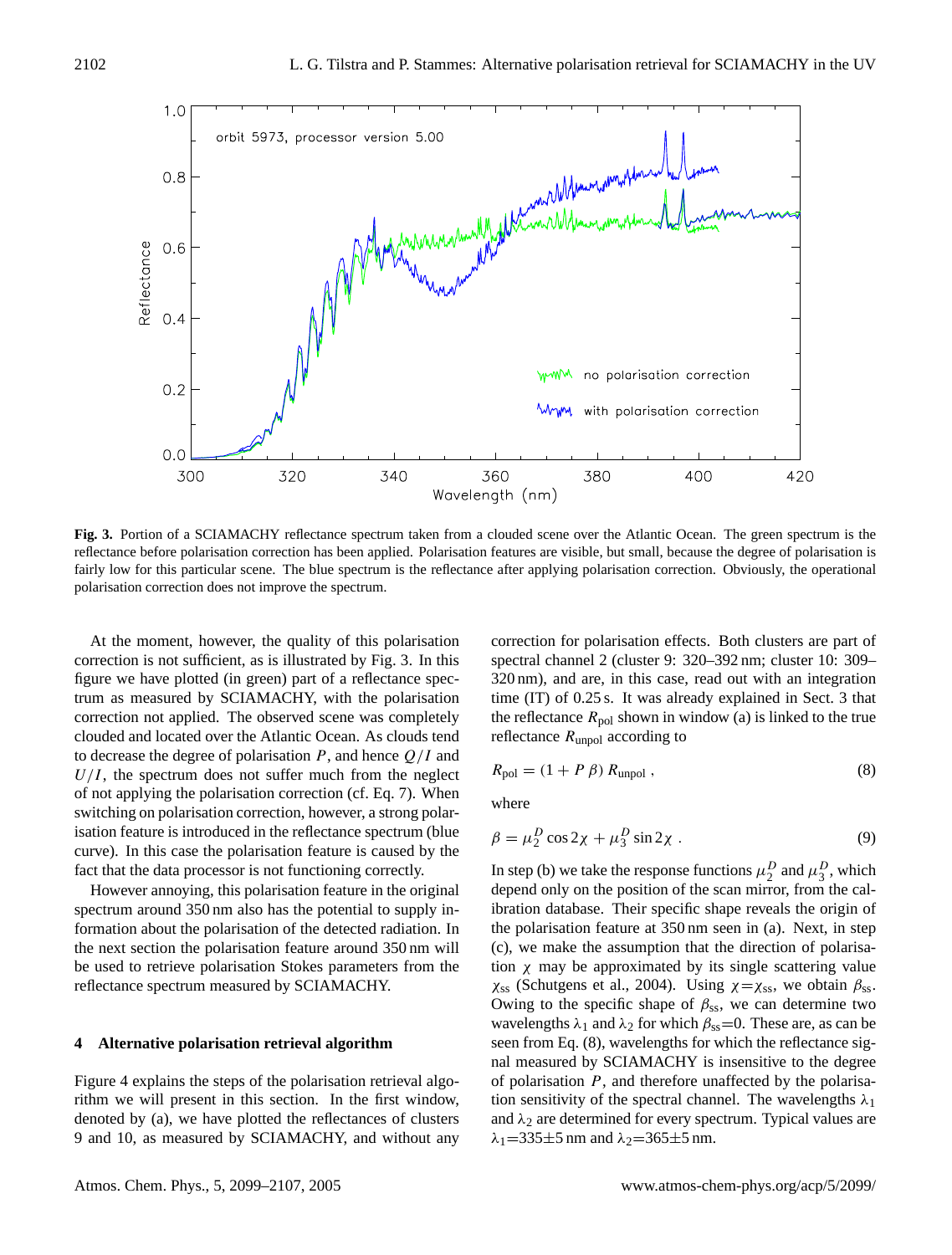

<span id="page-4-0"></span>**Fig. 4.** Graphical description of the steps of the polarisation retrieval algorithm. **(a)** Work with the reflectance not corrected for polarisation effects. **(b)** Determine the polarisation sensitivity elements  $\mu_2$  and  $\mu_3$  of the spectral channel. **(c)** Calculate  $\beta_{ss}$ , and determine the two wavelengths  $\lambda_1$  and  $\lambda_2$  for which the reflectance is "insensitive" to polarisation ( $\beta_{ss} \approx 0$ ). **(d)** Construct a linear function between  $\lambda_1$  and  $\lambda_2$ . **(e)** Apply Eq. [\(7\)](#page-2-3) with Runpol substituted by the linear function to find a suitable fit to the reflectance by variation of P. **(f)** Calculate Q/I and  $U/I$  and correct for polarisation using Eq. [\(7\)](#page-2-3). The polarisation feature around 350 nm is successfully removed from the reflectance.

Now, step (d) is based on the essential assumption that the shape of the Earth's reflectance spectrum between these two wavelengths is linear. As the two wavelengths are no more than ∼30 nm apart this is in fact quite a reasonable assumption which has been checked with validated GOME spectra. So we determine the linear function between  $\lambda_1$  and  $\lambda_2$ . In step (e) we substitute  $R_{\text{unpol}}$  in Eq. [\(8\)](#page-3-2) for this linear function, and fit the resulting equation to the reflectance  $R_{\text{pol}}$  shown in (a) by variation of  $P$ , which we assume to be constant over this small wavelength range. Step (f), finally, involves calculating the Stokes parameters  $Q/I$  and  $U/I$  from Eqs. [\(4\)](#page-2-4) and [\(5\)](#page-2-4), and finding the true reflectance  $R_{\text{unpol}}$  by inversion of Eq. [\(8\)](#page-3-2).

The six-step algorithm described above is simple and robust. The only real approximation made is the assumption that the reflectance changes linearly over the wavelength interval  $(\lambda_1, \lambda_2)$ . Deviations caused by this approximation should not be large and we estimate them to be of the order of a few percent for worst-case scenarios only. Secondly, we have assumed  $\chi = \chi$ <sub>ss</sub> [\(Schutgens et al.,](#page-8-1) [2004\)](#page-8-1). Note that the current SCIAMACHY data processor is built around the same simplification. In special situations, like exact backscattering, this may cause noticeable deviations. Thirdly, it is assumed that the degree of polarisation is constant over the interval  $(\lambda_1, \lambda_2)$ . The retrieved P should therefore be considered as an effective  $P$  over the full "bandwidth" of the polarisation feature. The assumption that  $P$  can be considered spectrally constant is implemented in the data processor as well [\(Slijkhuis,](#page-8-3) [2001\)](#page-8-3), and here the relevant wavelength range is even much larger, 67 nm to be exact. Last but not least we have assumed that the response functions  $\mu_2^D$  and  $\mu_3^D$  are known correctly. The latter assumption is not trivial in the case of SCIAMACHY, which currently has calibration errors.

The main advantage of the retrieval algorithm, apart from its simple implementation, is the fact that it does not require input from the PMDs. The operational processor requires both the spectral channel and the PMD signals to calculate polarisation. So, the operational algorithm depends on much more calibration key data than the alternative algorithm. Notice that an absolute calibration of the reflectance is unimportant for the alternative polarisation retrieval, and that absolute calibration errors in  $\mu_2^D$  and  $\mu_3^D$  would lead to wrong  $Q/I$  and  $U/I$ , but their combination would still result in a right polarisation correction of the reflectance, and removal of the polarisation feature at 350 nm.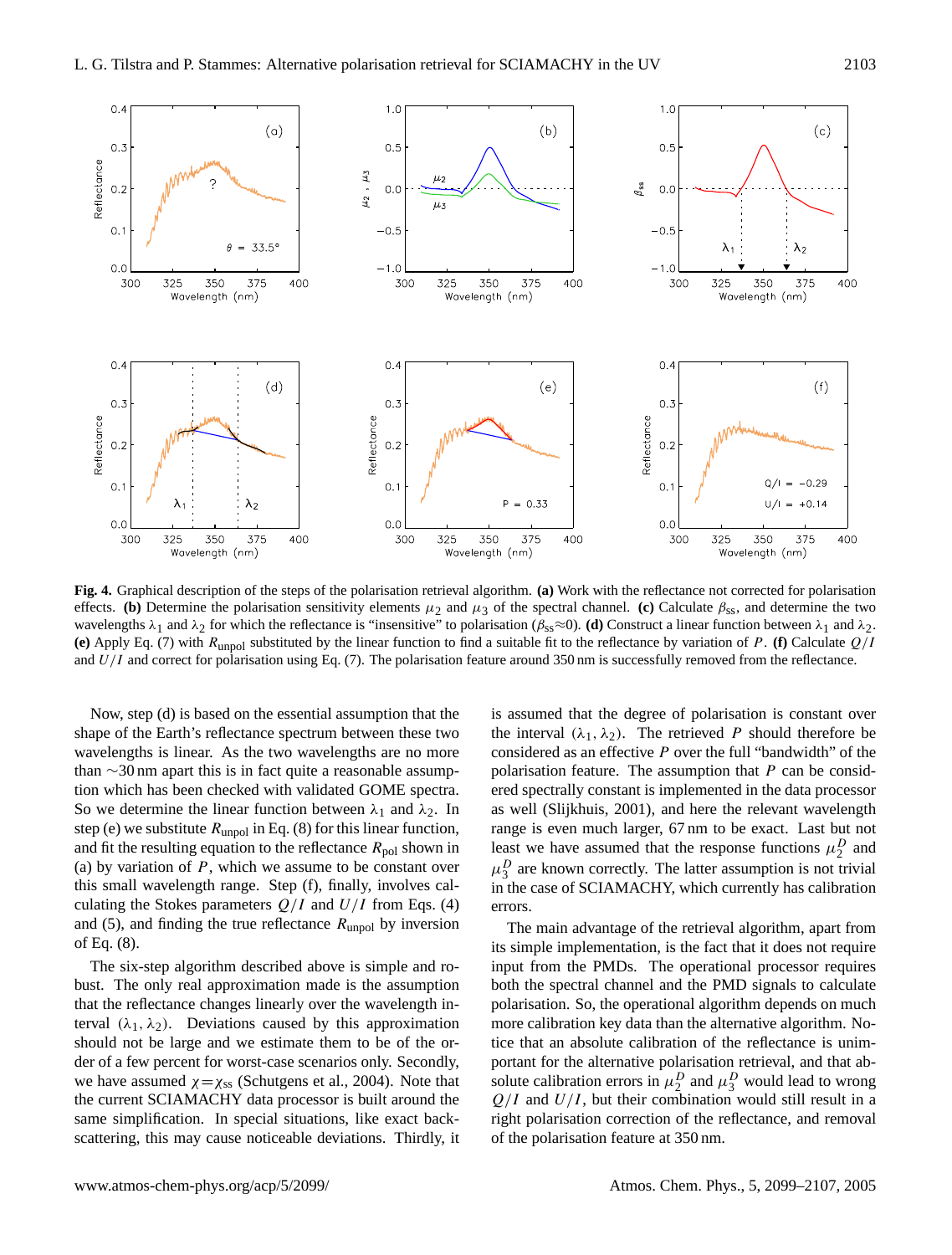

<span id="page-5-1"></span>Fig. 5. Left window: retrieved normalised Stokes parameter  $Q/I$  versus the theoretical single scattering value for (i) the operational product, software version 4.02b, (ii) the operational product, software version 5.00, and (iii) our alternative algorithm. The data are from a cloud-free state over the Sahara, the lower state shown in Fig. [1.](#page-1-0) Colours, where used, are used to distinguish between different nadir viewing angles. Left and right correspond to east and west. Right window: we have plotted the same results, but now (i) and (ii) are plotted against (iii).

At this point it should be mentioned that a similar method as the one presented in this paper, based on the same ideas and assumptions, has recently been published by [McLinden](#page-8-4) [et al.](#page-8-4) [\(2004\)](#page-8-4). Here the degree of linear polarisation is derived from limb-scattered sunlight measured by the OSIRIS instrument (flown on the Odin satellite). The polarisation retrieval is again realised by making use of the instrumental sensitivity to the state of polarisation of the detected light.

In the next section we will focus on the Stokes parameters, and compare these with the ones obtained by the operational product as well as with model calculations.

## <span id="page-5-0"></span>**5 Results**

### 5.1 Alternative algorithm versus operational product

For a first verification we focus on the Sahara state shown in Fig. [1,](#page-1-0) which was completely cloud-free at the time of SCIA-MACHY's overpass. Around these latitudes, spectral channel 2 has an integration time of only 0.25 s which results in many small pixels. In Fig. [5](#page-5-1) we compare for all these pixels the operational product with our own polarisation retrieval algorithm. In the left window we plotted the normalised Stokes parameter  $Q/I$  as a function of the theoretical single scattering value for three cases. The first two cases are the  $Q/I$ of the operational product, for processor versions 4.02b and 5.00. These are indicated by black plusses and diamonds, respectively. The coloured circles are the  $Q/I$  obtained using our alternative polarisation retrieval algorithm.

The colours enable the reader to distinguish between different scan mirror positions. Points having the same colour relate to virtually the same scattering geometry, and therefore show almost identical values for the single scattering  $Q/I$ . For cloud-free scenes the scattering geometry is the most important parameter determining the polarisation of reflected sunlight, which explains why colours are also grouped together along the vertical axis of Fig. [5.](#page-5-1) Notice that the single scattering  $Q/I$  is a valid approximation for wavelengths below 300 nm [\(Schutgens and Stammes,](#page-8-5) [2002,](#page-8-5) [2003\)](#page-8-6) so that the left window of Fig. [5](#page-5-1) basically compares  $Q/I$  at and below 300 nm with  $Q/I$  at 350 nm.

All three approaches in the left window roughly follow the behaviour of the theoretical single scattering result, which is promising. However, there is disagreement about the absolute magnitude of the polarisation. Software version 5.00 is in agreement with the alternative polarisation retrieval algorithm, but software version 4.02b is not. This is shown more clearly in the right window of Fig. [5.](#page-5-1) Here we have plotted  $Q/I$  of the operational product against the  $Q/I$  found by the polarisation retrieval of this paper. Plots for the Stokes parameter  $U/I$  turn out to be very similar to those in Fig. [5,](#page-5-1) which is why these are not presented.

Next, in Fig. [6,](#page-6-0) we present a similar comparison, but now for a different nadir state of orbit 2509, where SCIA-MACHY observed a less homogeneous part of the Sahara desert, which was partly clouded. The left window is interesting, because it clearly illustrates the depolarising effect of clouds. More importantly for this paper, this time there is good agreement between all three algorithms (see right window of Fig. [6\)](#page-6-0). Especially the sudden agreement between the two operational products is striking. For the entire orbit, software version 5.00 systematically behaves better than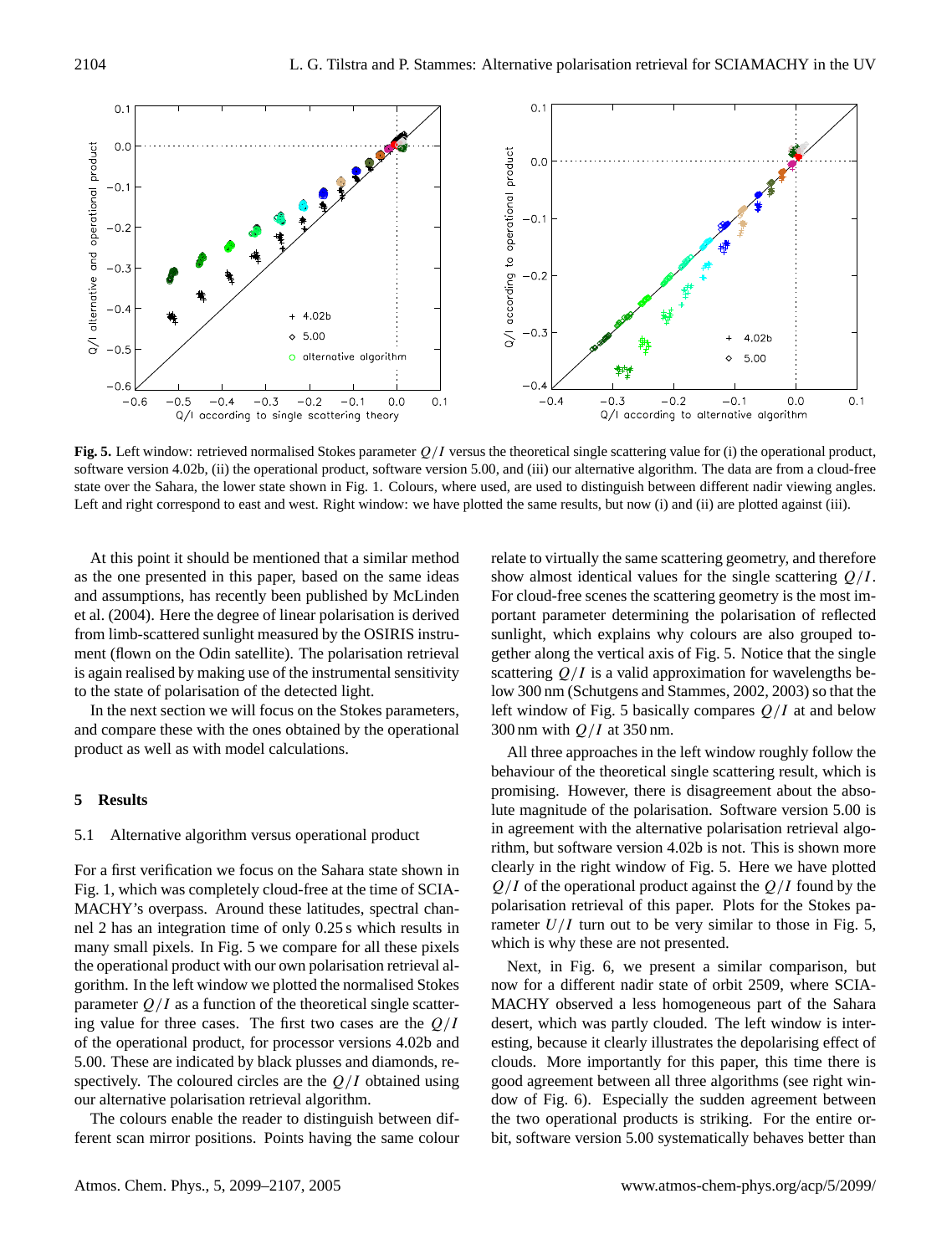

<span id="page-6-0"></span>**Fig. 6.** Same as Fig. [5,](#page-5-1) but now for a different state of orbit 2509 over the Sahara desert. This state is partially clouded which results in a higher depolarisation (the cloud is located in right lower corner of the state). Notice the difference w.r.t. Fig. [5,](#page-5-1) where there was only agreement between the alternative algorithm and software version 5.00 of the operational product. Now all three algorithms agree about the value of  $Q/I$ . The same is true for  $U/I$  (not shown).

software version 4.02b. Agreement between our own algorithm and software version 5.00 of the operational product is as good as sketched in Figs. [5](#page-5-1) and [6](#page-6-0) at latitudes 30◦ S–60◦ N, but becomes worse near the polar regions. It should be noted that we only looked at verification orbits 2509 and 2510.

Also note that the agreement with the official SCIA-MACHY polarisation product only "suggests" that our alternative polarisation retrieval is working properly. It is not a proof. Obviously, we require another verification approach.

#### 5.2 Comparison with an analytical polarisation model

Needing a second verification tool, we make use of the model introduced by [Tilstra et al.](#page-8-2) [\(2003\)](#page-8-2). In this simple model, atmospheric polarisation is the result of a Rayleigh scattering atmosphere including only single scattering. Surface reflection is included by adding a depolarising Lambertian surface below the atmosphere. Clouds are not included in the model, so the model can only be used for cloud-free scenes. In this model, the degree of polarisation  $P_{model}$  is given by

<span id="page-6-1"></span>
$$
P_{\text{model}} = \frac{1 - \cos^2 \Theta}{1 + \Delta + \gamma + \cos^2 \Theta},\tag{10}
$$

where  $\Theta$  is the single scattering angle, and

<span id="page-6-2"></span>
$$
\gamma = \frac{4}{3} \frac{AM}{\Delta'} \left\{ \frac{\exp(-M\tau_R)}{1 - \exp(-M\tau_R)} \right\}.
$$
\n(11)

In these equations,  $M=1/\mu+1/\mu_0$  is the geometrical airmass factor, and  $\Delta=2\rho_n/(1-\rho_n)$  is a correction factor for depolarisation due to molecular anisotropy, as is  $\Delta'=(1-\rho_{\rm n})/(1+\rho_{\rm n}/2)$ , where  $\rho_{\rm n}$  is the depolarisation factor of air. At 350 nm,  $\rho_n=0.0301$ , and we find  $\Delta=0.0621$ 

and  $\Delta'$ =0.9555 [\(Bates,](#page-7-4) [1984\)](#page-7-4). The other variables, A and  $\tau_R$ , are the surface albedo and the Rayleigh optical thickness of the atmosphere. Surface reflection is treated by this analytical model as just another depolarisation correction factor (cf. Eq. [6\)](#page-2-2). For the surface albedo A and the Rayleigh optical thickness  $\tau_R$  we use reasonable values (A=0.3;  $\tau_R$ =0.6). However, both, and the surface albedo in particular, are not meant to reproduce the actual values, but also account for multiple scattering and other matters that are not or insufficiently treated by the model.

The result of the comparison is shown in Fig. [7.](#page-7-6) Here we have plotted the degree of polarisation  $P$ , as found by our own polarisation retrieval for the same state as shown in Fig. [6,](#page-6-0) as a function of the scattering angle  $\Theta$ . The meaning of the colours used is the same as before. The black diamonds are the model results calculated using Eqs. [\(10\)](#page-6-1) and [\(11\)](#page-6-2). Here A and  $\tau_R$  were kept fixed, i.e. all the black dia-monds in Fig. [7](#page-7-6) have the same A and  $\tau_R$ .

Apparently the model is capable of explaining the dependence of P on  $\Theta$ . Below 145 $\degree$  the measured data spread out which is caused by the fact that a cloud is present in part of the state. Clouds generally lower the degree of polarisation of atmospheric radiation. The model does not take clouds into consideration, which in this case is not a real problem because below 145◦ some unclouded pixels are also present. For these pixels, the model data mimic the measurement data in great detail. The conclusion can be drawn that the alternative polarisation algorithm responds properly to scene characteristics as well as to scattering geometry. On the other hand, it cannot be fully excluded that an overall multiplicative error in P would exist.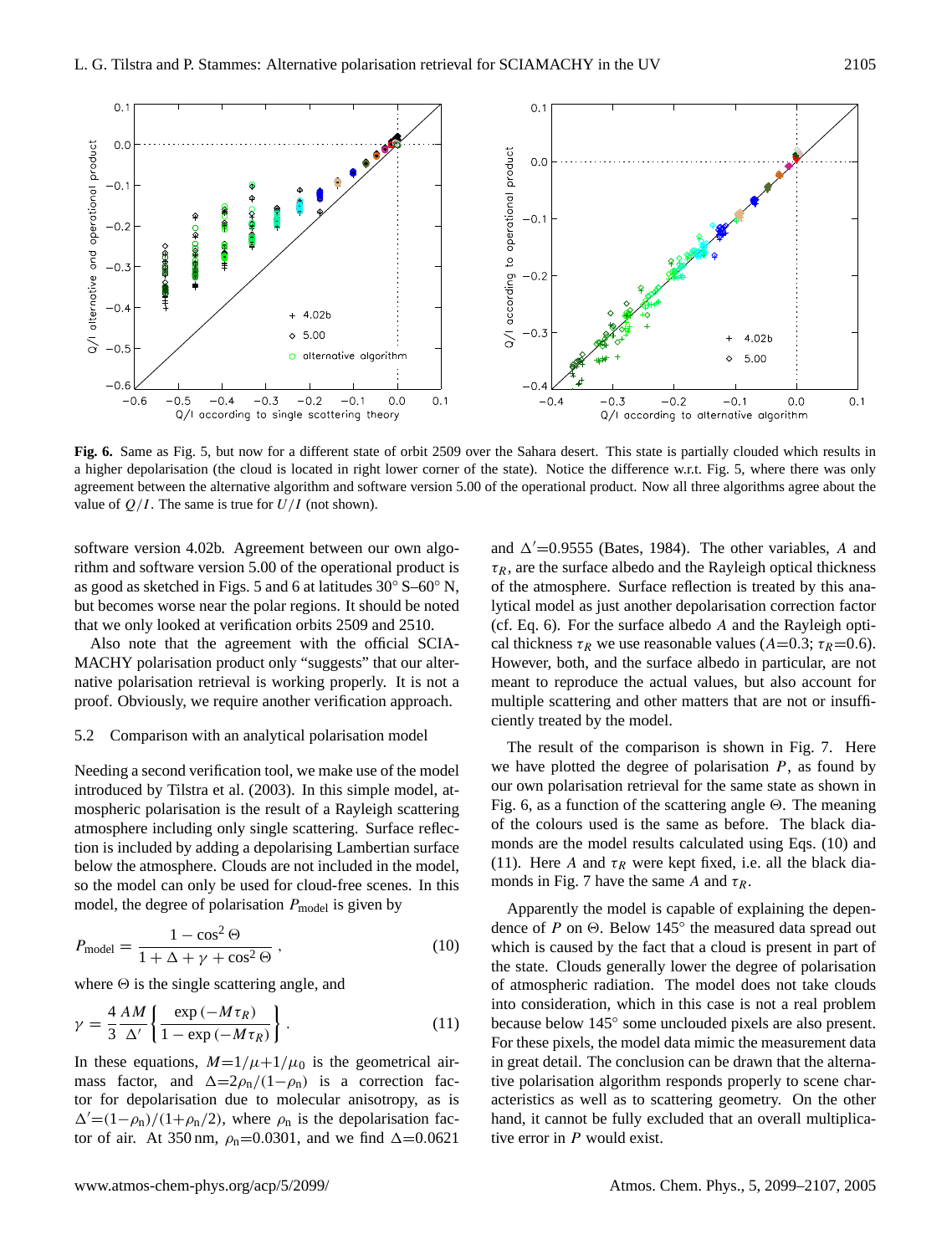

<span id="page-7-6"></span>Fig. 7. Degree of linear polarisation P versus the single scattering angle  $\Theta$  for the same state shown in Fig. [6.](#page-6-0) The coloured circles are produced by the alternative polarisation retrieval of this paper, the black diamonds arise from a single scattering model that includes surface reflection below a cloud-free atmosphere. The pixels that so nicely follow the model calculations are cloud-free, those that deviate are clouded. Thus, there is a very high correlation between the actual scene and the results of the polarisation retrieval algorithm.

#### 5.3 Integration times

The SCIAMACHY operational product provides normalised Stokes parameters  $Q/I$  and  $U/I$  for all the integration times that are used in a particular state. The polarisation retrieval discussed in this paper basically only calculates the polarisation for the IT with which the measurements of cluster 9 (320–392 nm) were performed. However, polarisation values for longer ITs may be obtained by binning of the reflectances of the small pixels. For example, the IT of the two specific nadir states discussed in this paper is 0.25 s. By simply binning the reflectances of the 0.25 s pixels (cf. Fig. [1\)](#page-1-0) we can build the reflectance that would have been measured had the IT been longer. This reflectance then goes into the algorithm discussed in Sect. [4](#page-3-0) to arrive at polarisation values for 0.5 s, 1 s, 5 s, or even 10 s IT. The quality of these polarisation values is by definition just as high if not better.

### **6 Conclusions**

In this paper we have introduced an alternative method for the retrieval of polarisation in the UV by the satellite instrument SCIAMACHY. The method does not rely on the input of the relevant Polarisation Measurement Device in the UV (PMD 1) but instead uses only the reflectance signal (not corrected for polarisation effects). This makes the alternative algorithm more robust and less susceptible to calibration errors than the operational SCIAMACHY polarisation retrieval. Furthermore, the alternative algorithm automatically corrects for the polarisation-sensitive feature in the SCIAMACHY spectra around 350 nm.

Using this alternative polarisation retrieval, we were able to validate the polarisation Stokes parameters  $Q/I$  and  $U/I$ of the two latest versions of the SCIAMACHY data product (at the time of writing: software versions 4.02b and 5.00). As it turns out, the overall behaviour of the newer version 5.00 of the operational product is realistic, and distinctly better than version 4.02, but still often both software versions lack the proper values of  $Q/I$  and  $U/I$ . Without further analysis, we cannot say whether it is the calibration of the operational data processor that is insufficient or the data processor itself that is working incorrectly (including the calibration step from level-1b to level-1c by the SciaL1C tool).

To verify the alternative algorithm we use an analytical model to mimic the retrieved degree of polarisation for different viewing geometries. The model is able to follow the angular behaviour related to different scattering geometries very closely, indicating that the alternative algorithm is able to cope with the changing conditions in a proper manner. This can also be concluded from the proper response to clouds when present in an observed scene.

*Acknowledgements.* The work presented in this paper was financed by the Netherlands Agency for Aerospace Programmes (NIVR) and the Space Research Organisation Netherlands (SRON) through project EO-076. We would like to thank the European Space Agency (ESA) and the Deutsches Zentrum für Luft- und Raumfahrt (DLR) for providing the SCIAMACHY data, and J. Frerick from ESA in particular for supplying us with the latest versions of verification orbits 2509 and 2510.

Edited by: U. Platt

#### **References**

- <span id="page-7-4"></span>Bates, D. R.: Rayleigh scattering by air, Planet, Space Sci., 32, 785–790, 1984.
- <span id="page-7-0"></span>Bovensmann, H., Burrows, J. P., Buchwitz, M., Frerick, J., Noël, S., Rozanov, V. V., Chance, K. V., and Goede, A. P. H.: SCIA-MACHY: Mission objectives and measurement modes, J. Atmos. Sci., 56, 127–150, 1999.
- <span id="page-7-1"></span>Burrows, J. P., Weber, M., Buchwitz, M., Rozanov, V., Ladstätter-Weißenmayer, A., Richter, A., de Beek, R., Hoogen, R., Bramstedt, K., Eichman, K.-U., Eisinger, M., and Perner, D.: The Global Ozone Monitoring Experiment (GOME): Mission concept and first scientific results, J. Atmos. Sci., 56, 151–175, 1999.
- <span id="page-7-2"></span>Callies, J., Corpacciolli, E., Eisinger, M., Hahne, A., and Lefebvre, A.: GOME-2 – Metop's second-generation sensor for operational ozone-monitoring, ESA Bull., 102, 28–36, 2000.
- <span id="page-7-3"></span>Coulson, K. L.: Polarization and Intensity of Light in the Atmosphere, A. Deepak, Hampton, Va, 1988.
- <span id="page-7-5"></span>Krijger, J. M., Tanzi C. P., Aben, I., and Paul, F.: Validation of GOME polarization measurements by method